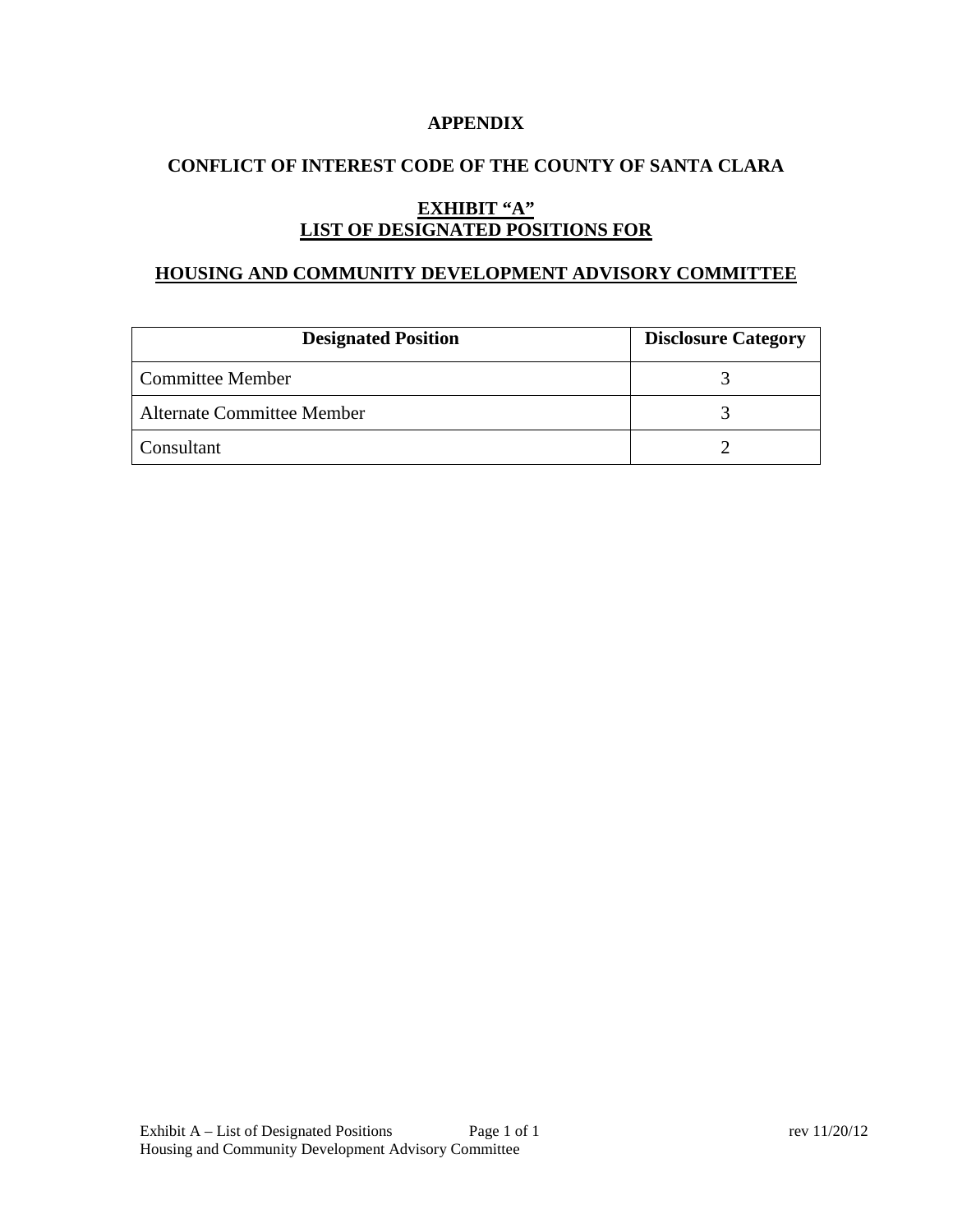#### **APPENDIX**

# **CONFLICT OF INTEREST CODE OF THE COUNTY OF SANTA CLARA**

# **EXHIBIT "B" DISCLOSURE CATEGORIES FOR**

#### **HOUSING AND COMMUNITY DEVELOPMENT ADVISORY COMMITTEE**

Pursuant to the County of Santa Clara's Conflict of Interest Code, Disclosure Categories 1 and 2 shall read as follows for all Code Agencies.

**Disclosure Category 1:** Persons in this category shall disclose:

(1) all investments in, business positions in, and income (including gifts, loans and travel payments) from:

(a) all sources that provide, plan to provide, or have provided in the last two years, facilities, goods, software, hardware, or related technology, equipment, vehicles, machinery or services, including training or consulting services, to the County;

(b) all sources that are subject to the regulatory, monitoring, investigatory, enforcement, valuation, certification, permit or licensing authority of, or have an application for a license, permit or certificate pending before, the County;

(c) all sources that receive, are planning to apply to receive, or have received in the last two years, grants or other monies from or through the County; and sources that receive referrals to provide assessments and/or treatments that are required or recommended by the County; and

(2) all interests in real property in the County of Santa Clara located entirely or partly within the County, or within two miles of County boundaries, or of any land owned or used by the County.

**Disclosure Category 2:** Each Consultant shall disclose: (1) all investments in, business positions in, and income (including gifts, loans and travel payments) from: (a) all sources that provide, plan to provide, or have provided in the last two years, facilities, goods, software, hardware, or related technology, equipment, vehicles, machinery or services, including training or consulting services, to the County; (b) all sources that are subject to the regulatory, monitoring, investigatory, enforcement, valuation, certification, permit or licensing authority of, or have an application for a license, permit or certificate pending before, the County; (c) all sources that receive, are planning to apply to receive, or have received in the last two years, grants or other monies from or through the County; and